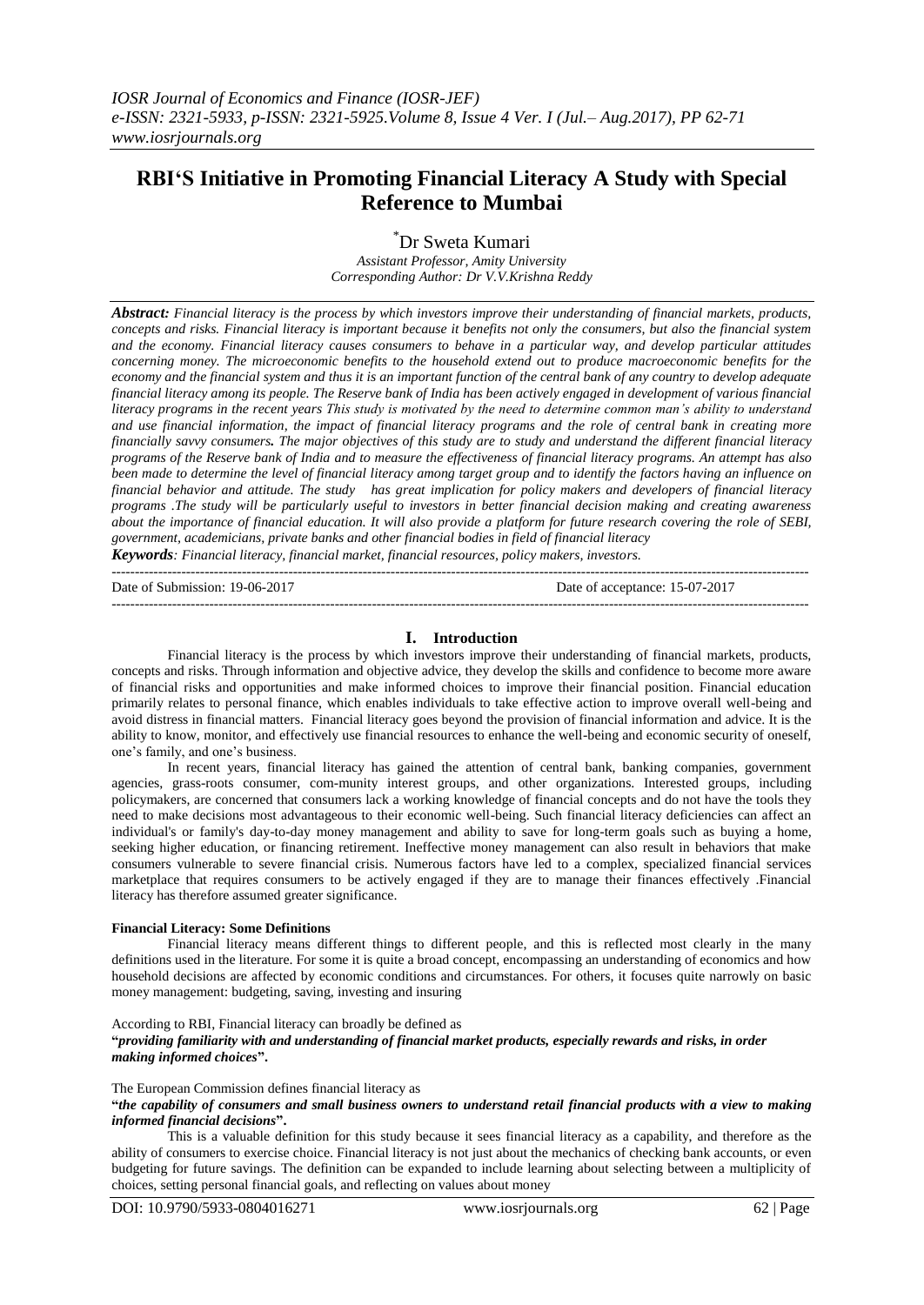#### **Need for financial literacy**

Financial literacy has assumed greater importance in the recent years, as financial markets have become increasingly complex and as there is information asymmetry between markets and the common person, leading to the latter finding it increasingly difficult to make informed choices.

Literature review revealed that India is among the world"s most efficient financial markets in terms of technology, regulation and systems. It also has one of the highest savings rate in the world .While people in India prefer to save, where the savings are invested is a cause for concern. Investments by households have been more into either bank fixed deposits, risk free government-backed securities and low-yielding instruments, or in non-financial assets. A majority of our households do not use modern financial markets. Unless the common person becomes a wiser investor and is protected from wrong doings, wealth creation for the investor and the economy will remain a distant dream. We need to convert a country of savers into a nation of investors

Financial literacy is becoming increasingly important, and not just for investors. It is becoming essential for the average family trying to decide how to balance its budget, buy a home, fund the children"s education and ensure an income when they retire. Of course people have always been responsible for managing their own finances on a day to day basis – spend on a holiday or save for new furniture; how much to put aside for a child's education or to set them up in life – but recent developments have made financial literacy and awareness increasingly important for financial well-being. For one thing, the growing sophistication of financial markets means consumers are not just choosing between interest rates on two different bank loans or savings plans, but are rather being offered a variety of complex financial instruments for borrowing and saving, with a large range of options. At the same time, the responsibility and risk for financial decisions will have a major impact on an individual"s future life. As life expectancy is increasing, the managing of finances is particularly important as individuals will be enjoying longer periods of retirement.

Individuals will not be able to choose the right savings or investments for themselves, and may be at risk of fraud, if they are not financially literate. But if individuals do become financially literate, they will be more likely to save and to challenge financial service providers to develop products that truly respond to their needs, and that should have positive effects on both investment levels and economic growth.

Financial literacy is considered an important adjunct for promoting financial inclusion and ultimately, financial stability. Both developed and developing countries, therefore, are focusing on programmes for financial literacy. In India, the need for financial literacy is even greater considering the low levels of general literacy and the large section of the population, which still remains out of the formal financial loop. For emerging economies, financially educated consumers can help ensure that the financial sector makes an effective contribution to real economic growth and poverty reduction. But financial literacy is also crucial for more developed economies, to help ensure consumers save enough to provide an adequate income in retirement while avoiding high levels of debt that might result in bankruptcy and foreclosures.

The information available on consumer financial literacy is worrying for two reasons – not only do individuals generally lack an adequate financial background or understanding to navigate today"s complex market, but unfortunately they also generally believe that they are far more financially literate than is really the case. The need for better informed and financially literate consumers has been prompted by the proliferation of complex financial products in the market, the growing number of people reaching retirement, the shift towards personal responsibility to fund retirement, and the advent of electronic and internet banking. Financial products are now increasingly difficult to assess for people unfamiliar with basic financial and economic concepts, and thus the performance of financial products is almost impossible to predict in an informed way. Education is therefore needed for people to become financially literate, knowledgeable and informed.

#### **Benefits of financial literacy**

Financial literacy is important because it benefits consumers, the financial system and the economy. Financial literacy causes consumers to behave in a particular way, and develop particular attitudes concerning money. The microeconomic benefits to the household extend out to produce macroeconomic benefits for the economy and the financial system. Financial literacy gives consumers and households the knowledge and skills necessary to assess the suitability of financial products and investments. This translates into a number of benefits. Financial literacy increases awareness of the importance of saving, and planning for retirement. This awareness is shown to increase planning and saving for retirement. Financial literacy results in *financial efficiency*. This refers to the use of financial products and investing without waste and *unnecessary cost.* Financial literacy therefore gives consumers the ability to live more efficiently, without unnecessary cost and waste. Financial efficiency can include selecting the best value product on the market, and paying the lowest possible price on the market for a particular product or service.

Financially literate consumers are more financially efficient. Seeking and purchasing "better, cheaper and more appropriate products and services can drive efficiencies in the financial industry". This leads to increased competition, better quality products and greater innovation and diversity in the market. Knowledge of consumer rights and contracts also allows consumers to evaluate products more carefully and as a result demand more from suppliers. In other words *financial literacy leads to financial freedom* and thus the importance of financial literacy cannot be undermined. Financially literate consumers can also create a more competitive, innovative, safe, stable, accessible, disciplined and liquid financial system and markets. Financial literacy bolsters market discipline, which is the collective consumer influence on financial institutional behaviour, making these institutions "more likely to operate in a safe, sound and efficient manner

# **II. Objectives**

# **Primary objectives**

- To study the level of financial literacy among target group
- To study the influence of financial literacy on investment choice decision
- To identify the important factors affecting financial attitude and behavior among the target respondents.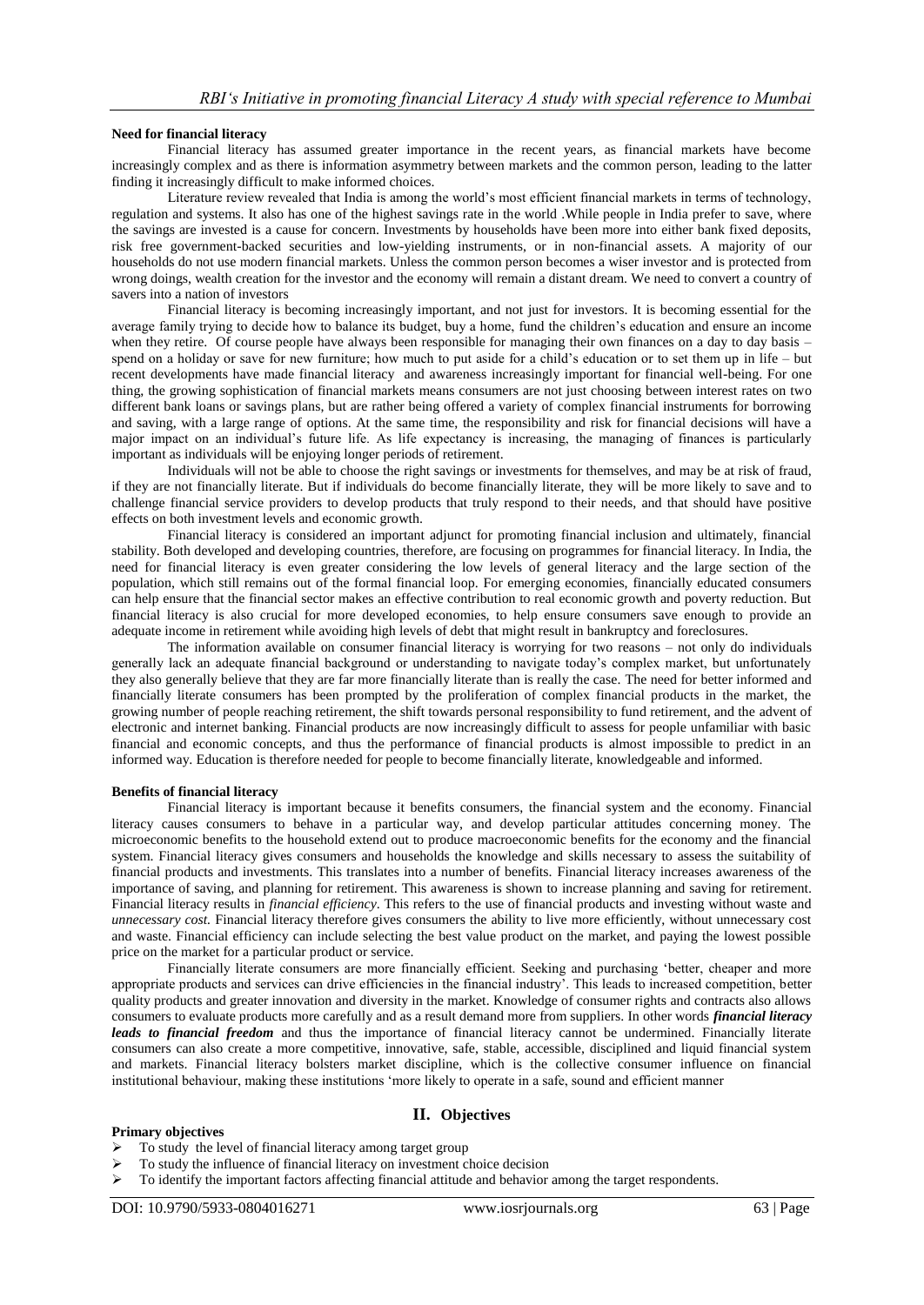- To analysis the impact of gender on financial attitude and behavior.
- To measure the effectiveness of financial literacy programs\* of Reserve Bank of India with reference to \*\* \*website, press release, workshops \*\* creating general financial awareness ,financial planning for the future , protection from fraud , overcoming a

# financial crisis, awareness about central banking functions, knowledge about financial markets and products

#### **Secondary objectives**

- To study and understand the different financial literacy initiatives of Reserve bank of India
- To suggest ways for improving the impact and reach of financial literacy program.

# **III. Research Methodology**

The research will be exploratory in nature as it is a new and a developing topic, particularly in India. Adequate flexibility will be provided for considering the different aspects of the problem. Data will be collected through survey method.

#### **Primary data**

The study intends to collect primary data using questionnaire and in depth interview .The questionnaire will be divided suitably to cover the demographic details, the level of financial education ,financial behavior ,awareness about financial literacy programs and the impact of such programs .Effectiveness of the programs will be measured by suitable questions on a likert scale .

#### **Secondary data**

The secondary data has been be collected by extensive literature review, publications and press release of Reserve bank, thorough study of the topic from previous studies, news papers, journals and the internet

#### **Sampling technique**

Stratified sampling will be used to cover people of different gender, age groups, income levels, different educational background and different investment levels.

#### **Research tools**

Correlation has been applied to measure the relationship between financial literacy and investment choice decision . Factor analysis has been used to determine the important factors having an influence on financial behavior and attitude Further ANOVA was applied to measure the difference in financial behavior and attitude w.r.t gender. Average mean and t-test has been used to test the most effective media w.r.t general financial awareness ,financial planning for the future , protection from fraud , overcoming a financial crisis, awareness about central banking functions, knowledge about financial markets and products **.**

#### **Literature Review**

Financial literacy or financial education can broadly be defined as 'providing familiarity with and understanding of financial market products, especially rewards and risks, in order making informed choices.

Organization for Economic Co-operation and Development (OECD) has defined financial education as<sup>1</sup>

'*the process by which financial consumers/ investors improve their understanding of financial products, concepts and risks, and through information, instruction and/or objective advice, develop the skills and confidence to become more aware of financial risks and opportunities, to make informed choices, to know where to go for help, and to take other effective actions to improve their financial well-being*'.

The main findings of a survey of 1,003 Americans conducted by Princeton Survey Research Associates International (PSRAI) <sup>2</sup>on behalf of the National Foundation for Credit Counseling, Inc. (NFCC) was that only a minority keep close track of expenses, More get financial education at home than school and less than half check their credit history. The purpose of the survey was to establish a benchmark survey that identifies what Americans know about their finances and how receptive they are to professional financial advice and education. When asked what kind of setting would suit them best when learning about financial issues, one third of the public prefer a traditional classroom or seminar setting while nearly as many favor a one-on-one approach. There are a range of incentives that people say would motivate them to learn more about financial issues, such as reduced insurance on a car or home, reduced mortgage points, a free savings or checking account, reduced interest on a credit card and reduced interest on a loan.

- **1. The importance of Financial Education, Organisation for Economic Cooperation and Development (OECD) Policy Brief; July 2006**
- **2. Summary Report Financial Literacy Survey Prepared by Princeton Survey Research Associates International for the National Foundation for Credit Counseling 2007**

In the current financial crisis, children and youth are uniquely impacted by household finance complexities. Moments of financial trouble are teachable opportunities for children and youth to learn about personal finance and to improve their own money management skills. However, comprehensive strategies for educating them about personal finance have not yet emerged. This reviews of the literature <sup>1</sup>explores the state of youth financial education and policy, including definitions and measures of effectiveness. Delineating a range of approaches to the delivery and assessment of youth financial education, this paper reports on impact data and best practices and highlights some controversies.. The need for financial education for children and youth is clear and compelling.

Not understanding saving and investing means not evaluating investment options, missed opportunities, and often ultimately very serious financial problems. On the other hand, by understanding and acting through proper saving and investing principles, financial freedom is a very real . The possible outcome of not being financially aware may be  $\frac{1}{2}$ poor investment choices; Not understanding investment choices; Not saving because of a lack of confidence; Not making use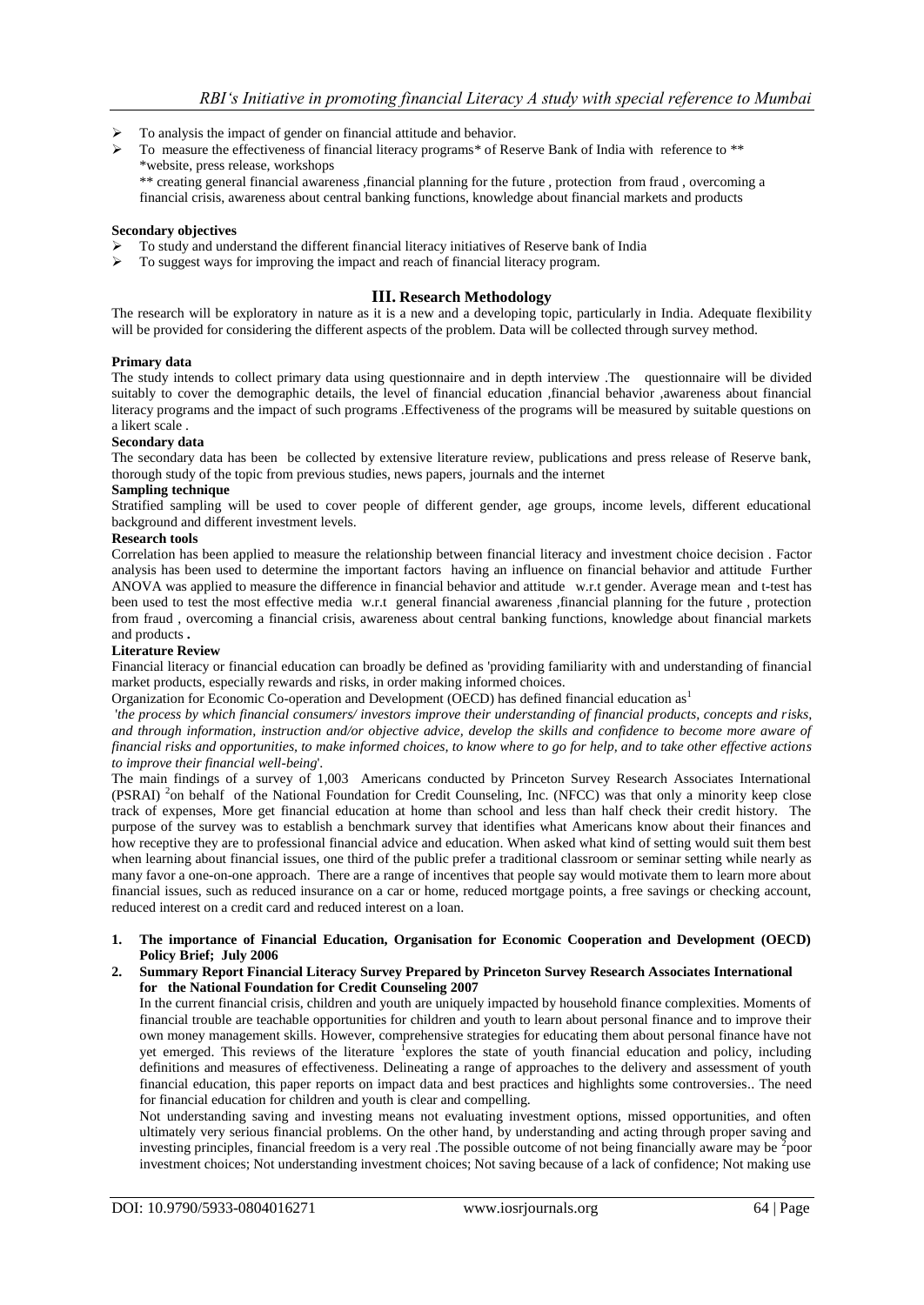of government saving incentives that allow taxes to be saved; Not enough money at retirement; Too much debt; Not understanding what is happening in the economy and the financial world around us.

## **1. The Effectiveness of Youth Financial Education: A Review of the Literature Journal of Financial Counseling and Planning Volume 20, Issue 1 2009.**

# **2. © 2005-201[0 savingandinvesting.com](http://www.savingandinvesting.com/) LLC**

Focusing on imparting financial education to the people of the country, the Reserve Bank of India (RBI) has organized financial outreach camps in some of the remote villages of India<sup>1</sup>. RBI has launched the second phase of its outreach camps in the northeast **.**Addressing a public meeting at Changki village in Mokokchung district in Nagaland on Wednesday, the executive director of RBI, V S Das said, "RBI has been taking up several programmes to financially educate people in the rural areas of the country since its platinum jubilee celebrations in 2009-10. It has already organized outreach camps that focus on the importance of financial literacy for financial inclusion in 218 villages across the country so far."

In RBI- OECD workshop on delivering financial literacy: challenges, strategies and instruments march 2010<sup>2</sup>, Finance minister Dr. Pranab Mukherjee underlined that fact half of Indian population has no bank account and just over half of world"s adult population do not use formal financial services to save or borrow . He also underlined that while there is no nationwide financial literacy programme in India, an increasing number of broad and far reaching institutions- specific projects are developed such as the comprehensive one developed by the Reserve Bank of India, or the more recent one launched by the Securities and Exchange Board of India, or other self- regulatory organisations (Indian Banks Associations, Banking Code and Standards Board of India). *Dr. Duvviri Subbarao* then underlined the importance of robust consumers" financial skills for the development of sound financial services market and of the Indian economy as a whole.

# **1. timesofindia.indiatimes.com [› City](http://www.google.co.in/url?url=http://timesofindia.indiatimes.com/city/cityarticlelist/-2128932452.cms&rct=j&sa=X&ei=9pFIT5nYLI7LrQf_19mtDw&ved=0CD4Q6QUoADAA&q=rbi+on+financial+literacy+&usg=AFQjCNGmtfLfQcLHKo5QVBOwQL_UkLTu0g) 9 Feb 2012**

# **2. RBI-OECD workshop on delivering financial literacy : challenges , strategies and instruments march 2010,banglore [www.rbi.in.org](http://www.rbi.in.org/)**

The Reserve Bank has undertaken a project titled 'Project Financial Literacy'.<sup>1</sup> The objective of the project is to disseminate information regarding the central bank and general banking concepts to various target groups, such as, school and college going children, women, rural and urban poor, defense personnel and senior citizens. It would be disseminated to the target audience with the help, of banks, local government machinery, NGOs, schools, and colleges through presentations, pamphlets, brochures, films, as also through the Reserve Bank's website. The Reserve Bank has already created a link on its web site for the common person to give him/her the ease of access to financial information in English and Hindi, and 12 Indian regional languages.A financial education site was launched on November 14, 2007 commemorating the Children"s Day. Mainly aimed at teaching basics of banking, finance and central banking to children in different age groups, the site will also eventually have information useful to other target groups, such as, women, rural and urban poor, defense personnel and senior citizens. The comic books format has been used to explain complexities of banking, finance and central banking in a simple and interesting way for children. The site has films on security features of currency notes of different denominations and a games section. The games currently on display have been especially designed to familiarize school children with India"s various currency notes. The site will soon be available in Hindi and twelve regional languages. In addition, with a view to promoting financial awareness, the Reserve Bank conducted essay competitions for school children on topics related to banking and financial inclusion. The Bank has also been participating in exhibitions to spread financial literacy.

# 1. **Reserve bank of India report on financial literacy and credit counseling 3rd April 2008**

RBI also participated in the exhibition aboard the 'Azadi Express' a train to commemorate 150 years of India"s freedom struggle which began in the year  $1857<sup>1</sup>$ . The train during a year's run will cover several places in the country. Recently, the Reserve Bank launched "RBI Young Scholars Award" Scheme amongst students undergoing undergraduate studies to generate interest in and create awareness about the banking sector and the Reserve Bank. Under the scheme, up to 150 young scholars would be selected through country-wide competitive examination and awarded scholarships to work on short duration projects at Reserve Bank.

At the Annual Conference of the International Network of Financial Services Ombudsman Schemes in Vancouver, $2^{\circ}$  Canada, Chakrabarty said: "It is widely believed that the complex financial instruments that contributed to the financial crisis essentially had their basis in the boom period home loans, the credit quality of which was poorly assessed. The costs of such irresponsible lending and borrowing were borne by tens of millions of taxpayers in the form of the bail-out of beleaguered institutions." Chakrabarty said current levels of transparency made it difficult for consumers to identify and understand the fine print from a large volume of information, creating an information asymmetry between the financial intermediary and the consumer. He said future initiatives should aim to empower the customer to make a studied and reasonable choice on a financial product or service. "Financial literacy is a must to gauge the needs of the population and financial institutions, so that financial resources can be translated into higher economic growth while minimizing the financial stability risks," he said.

#### **1. [www.rbi.in.org](http://www.rbi.in.org/)**

# **2. [www.centralbanking.com](http://www.centralbanking.com/)**

This research by Brenda J. Cude, University of Georgia and Frances C. Lawrence, Louisiana State University<sup>1</sup> assessed the financial management practices of college students using a set of recommended practices. One conclusion from the research is that some college students are not managing their finances well, because they have not adopted the set of recommended practices. Another conclusion is that some "recommended "practices should be modified to more accurately match ways in which college students responsibly manage their finances. For example, it is not necessarily a sign of poor financial management if an individual who banks online doesn"t balance his/her checkbook each month. The individual is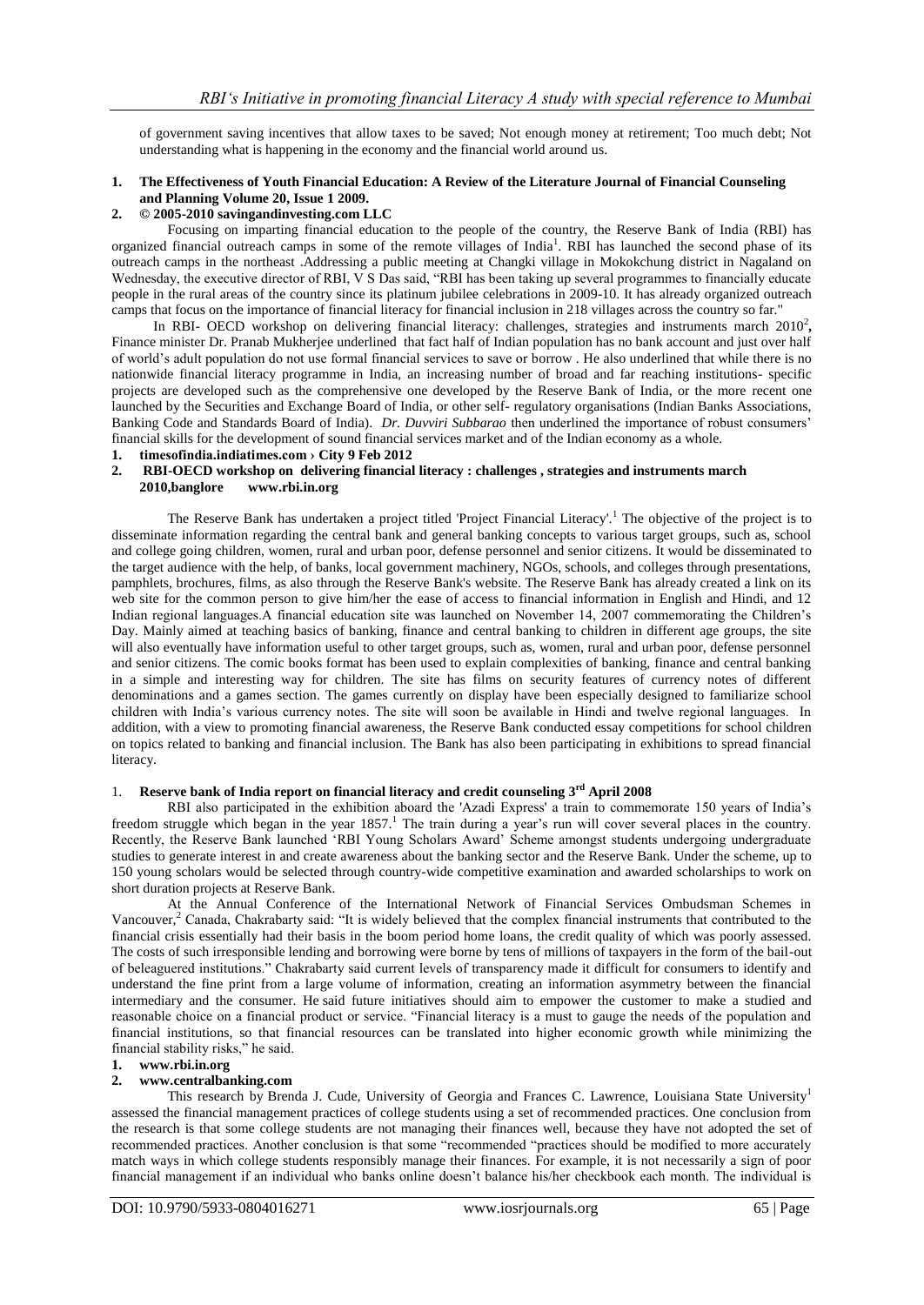unlikely to even have a checkbook; instead, the appropriate financial management practice may be to reconcile his/her online account as frequently as needed to avoid an overdraft. On the other hand, paying credit cards on time seems like a good measure of financial management behavior even if the payment is made online. Thus, future researchers should develop a scale of financial management responsibility that fits the financial management options available to college students. The findings from this research could be used to develop a "financial fitness quiz" that could be used as a risk assessment tool by college campuses as well as financial professionals and educators who work with young adults. The research further concludes that the influence of family members is important but complex*.* Most students reported hearing various messages about money from various family members. Common examples were, "Don"t spend money you don"t have" and various cautionary statements about credit. Most of the messages students shared related to controlling spending or using credit wisely.

#### **1. College Students and Financial Literacy: What They Know and What We Need to Learn Eastern Family Economics and Resource Management Association 2006 Conference**

This study <sup>1</sup>investigated the effects of a financial education program on high school student's knowledge of personal finance. A comparison of pretest and posttest scores achieved on a reliable and valid thirty-item instrument suggested that the *Financing Your Future* curriculum increased financial knowledge across many concepts. The assessment contributes to the growing literature showing that a well-specified and properly implemented program in financial education can positively and significantly influence the financial knowledge of high school students. Financial literacy is important because of its benefits for consumers, the community, and the economy<sup>2</sup>. Financially literate consumers, when compared to financially illiterate consumers, tend to have greater lifetime utility and enjoyment, by having more disposable income, have more savings, save more for retirement, actively manage debt, borrow prudently, and be more realistic about their financial goals. Behavioural economics<sup>3</sup> and economic psychology can help to explain the shortcoming of traditional approaches to financial education, but more importantly, they can be employed in the design of more effective programmes .Provision of knowledge and information in itself is not sufficient, the information must be incorporated in daily life. Behavioural economics can be used to fine tune a number of existing services and provisions to help improve the efficiency of financial education

- 1. **WALSTAD, W. B., REBECK, K. and MacDONALD, R. A. (2010), The Effects of Financial Education on the Financial Knowledge of High School Students. Journal of Consumer Affairs, 44: 336–357. doi: 10.1111/j.1745- 6606.2010.01172.x**
- **2. WHAT CAUSES SUBOPTIMAL FINANCIAL BEHAVIOUR? AN EXPLORATION OF FINANCIAL LITERACY, SOCIAL INFLUENCES AND BEHAVIOURAL ECONOMICS RESEARCH REPORT Angelo Capuano ,Ian Ramsay March 2011 Website[: http://cclsr.law.unimelb.edu.au/go/centre](http://cclsr.law.unimelb.edu.au/go/centre-activities/research/financial-literacyproject/)[activities/research/financial-literacyproject/](http://cclsr.law.unimelb.edu.au/go/centre-activities/research/financial-literacyproject/) index.cfm**

# **3. Improving Financial Education Efficiency OECD-Bank of Italy symposium on Financial Literacy 2011**

The Reserve Bank of India today released on its website<sup>1</sup> the draft National Strategy for Financial Education for comments and feedback. Comments can be emailed by August 15, 2012. The National Strategy recognises that financial literacy and financial education play a vital role in financial inclusion and inclusive growth and envisages ways towards creating awareness and educating consumers on access to financial services, availability of various types of products and their features; changing attitudes to translate knowledge into responsible financial behaviour; and making consumers of financial services understand their rights and obligations. The National Strategy seeks to create a financially aware and empowered India. It aims at undertaking a massive Financial Education campaign to help people manage money more effectively to achieve financial well being by accessing appropriate financial products and services through regulated entities with fair and transparent machinery for consumer protection and grievance redressal. The draft National Strategy has been prepared under the aegis of the Sub Committee of the Financial Stability and Development Council (FSDC) and is being simultaneously released for comments by all financial sector regulators.

#### **1. RBI Releases Draft National Strategy for Financial Education for Comments July 16, 2012 [www.rbi.in.org](http://www.rbi.in.org/) Analysis And Results-Demographics**

| AGE                  | Frequency | Percent |
|----------------------|-----------|---------|
| $20 - 30$            | 40        | 37.7    |
| $30 - 40$            | 39        | 36.8    |
| $40 - 50$            | 16        | 15.1    |
| 50 and above         | 10        | 9.4     |
| Total                | 105       | 99.1    |
| <b>GENDER</b>        | Frequency | Percent |
| male                 | 57        | 53.8    |
| female               | 48        | 45.3    |
| Total                | 105       | 99.1    |
| <b>EDUCATIONAL</b>   |           |         |
| <b>QUALIFICATION</b> | Frequency | Percent |
| under graduate       | 4         | 3.8     |
| graduate             | 55        | 51.9    |
| post graduate        | 45        | 42.5    |
| Doctorate            |           | 0.9     |
| Total                | 105       | 99.1    |
| <b>INCOME LEVEL</b>  | Frequency | Percent |
| below 15000          | 8         | 7.5     |
| 15000-25000          | 35        | 33      |

DOI: 10.9790/5933-0804016271 www.iosrjournals.org 66 | Page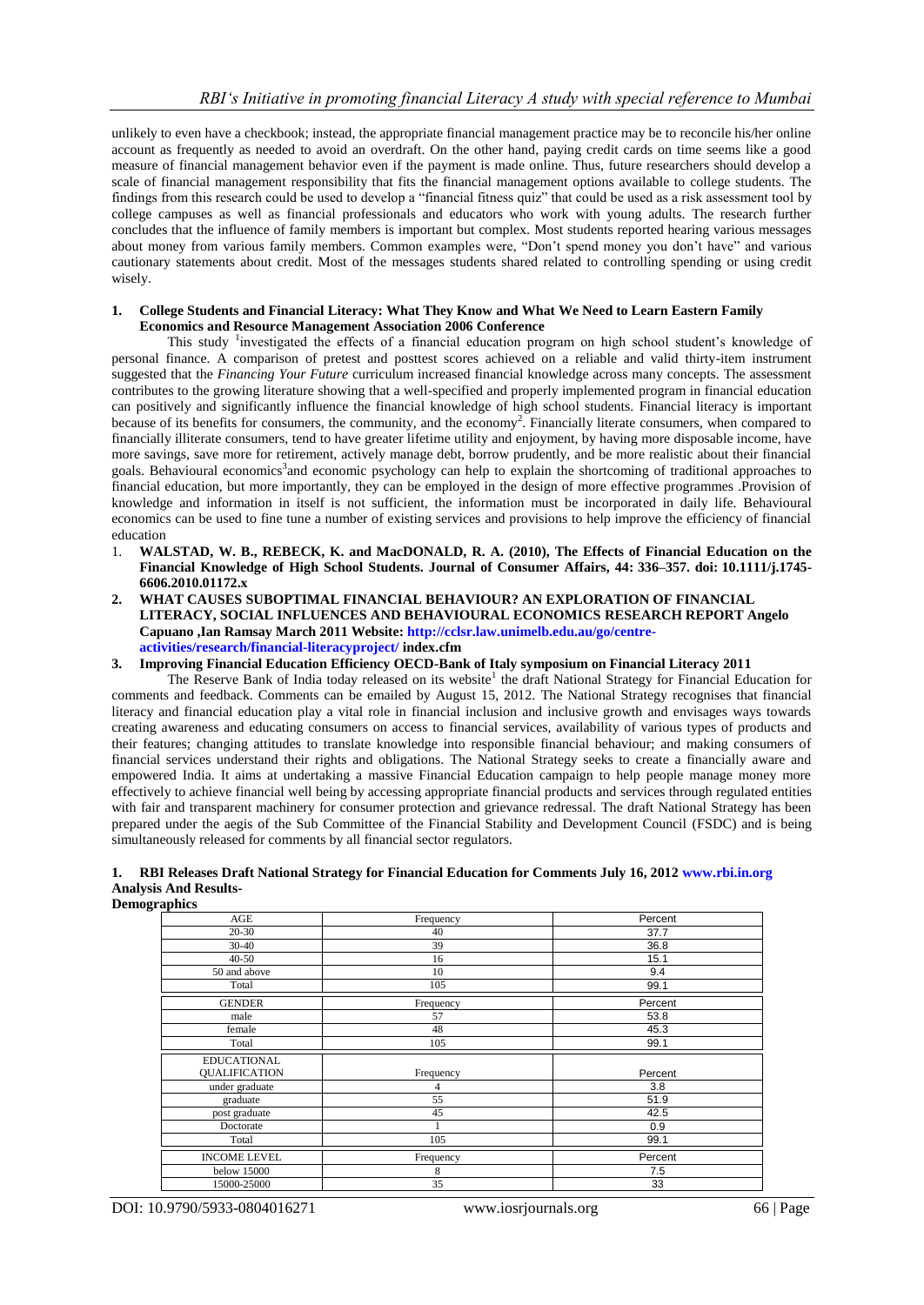| 25000-50000       | 39        | 36.8    |
|-------------------|-----------|---------|
| 50000 and above   | 13        | 12.3    |
| Total             | 105       | 99.1    |
| <b>OCCUPATION</b> | Frequency | Percent |
| student           |           | 8.5     |
| working           | 82        | 77.4    |
| house wife        |           | 3.8     |
| retired           |           | 2.8     |
| self employed     |           | 6.6     |
| Total             | 105       | 99.1    |

# **Reserve banks initiatives in promoting financial literacy**

A thorough review of Reserve Bank Publications and other literature revealed that Reserve bank of India is actively engaged in promotion of financial literacy .The measures taken for the same involves the following:

#### **Multilingual RBI website for the Common Person**

–In 13 languages; Financial Education page on RBI"s website

# **Multi-lingual reading material**

–Comics books (Raju and Money Kumar series), educational games

- Comic books are becoming popular among children and even among grownups

#### **Awareness programmes**

- –Films, skits, road shows
- –Participation in exhibitions stalls on financial education
- -Organizing workshops for selected groups
- –Financial Education camps in remote places Outreach visits
- –Essay/Quiz competitions; Visits to RBI by school children
- –Financial Counselling & Literacy Centres
- –Talks on Radio/Television
- Frequent Press release

The study covers three mediums RBI website for the Common Person, Press release and workshops in detail

#### **Level of financial literacy**

Respondents were asked questions on day to day money management, financial products, financial planning, tax planning and risk management. Those who answered sixty percent of the questions correctly were assumed to be financially literate. According to the study 58 percent of the respondents were found to be financially literate .22 percent of the sample scored below 20% on financial literacy scale.

#### **Relationship between financial literacy and investment choice decisions**

The correlation coefficient may range from  $-1$  to 1, where  $-1$  or 1 indicates a "perfect" relationship. The further the coefficient is from 0, regardless of whether it is positive or negative, the stronger the relationship between the two variables. Notice that the Pearson coefficient for the relationship between awareness of a financial product and investment in the same is not more than 0.500 for any of the investment product, but it is positive for all the investment options. But should we consider the relationship strong It should not surprise us, however, that the relationship is not "perfect" (a coefficient of 1). Awareness appears to be an important predictor of investment pattern, but no doubt you can think of other reasons why people might invest in a particular investment tool.

|                                                                      | Do you<br>currently hold<br>a pension<br>fund<br>(personally or<br>jointly)? | Do vou<br>currently<br>hold an<br>investment<br>account<br>such as<br>unit trust<br>(personally<br>or jointly)? | Do you<br>currentl<br>y hold a<br>mortgag<br>e<br>(persona (persona<br>$11v$ or<br>$\{jointly\}$ ? $\{jointly\}$ ? | Do you<br>currentl<br>y hold a<br>bank<br>loan<br>secured<br>$_{\rm on}$<br>property<br>$11v$ or | Do you<br>currently hold<br>an unsecured<br>bank loan<br>(personally or<br>jointly)? | Do you<br>currentl<br>v hold a<br>microfin<br>ance<br>loan<br>(persona<br>$11v$ or | Do you<br>currently<br>hold an<br>Insurance<br>(personally<br>jointly)? or jointly)? | Do you<br>currently<br>hold stocks<br>and shares<br>(personally<br>or jointly)? | Do you currently<br>hold bonds<br>(personally or<br>jointly)? | Do you<br>currently<br>hold mutual<br>funds<br>(personally<br>or jointly)? |
|----------------------------------------------------------------------|------------------------------------------------------------------------------|-----------------------------------------------------------------------------------------------------------------|--------------------------------------------------------------------------------------------------------------------|--------------------------------------------------------------------------------------------------|--------------------------------------------------------------------------------------|------------------------------------------------------------------------------------|--------------------------------------------------------------------------------------|---------------------------------------------------------------------------------|---------------------------------------------------------------|----------------------------------------------------------------------------|
| <b>Financial</b> awareness<br>about pension fund                     | .196                                                                         |                                                                                                                 |                                                                                                                    |                                                                                                  |                                                                                      |                                                                                    |                                                                                      |                                                                                 |                                                               |                                                                            |
| <b>Financial</b> awareness<br>about unit trust                       |                                                                              | .199'                                                                                                           |                                                                                                                    |                                                                                                  |                                                                                      |                                                                                    |                                                                                      |                                                                                 |                                                               |                                                                            |
| <b>Financial awareness</b><br>about mortgage                         |                                                                              |                                                                                                                 | $.225$ <sup>*</sup>                                                                                                |                                                                                                  |                                                                                      |                                                                                    |                                                                                      |                                                                                 |                                                               |                                                                            |
| <b>Financial</b> awareness<br>about bank loan<br>secured on property | x                                                                            | x                                                                                                               | x                                                                                                                  | .231'                                                                                            |                                                                                      |                                                                                    |                                                                                      |                                                                                 |                                                               |                                                                            |
| <b>Financial awareness</b><br>about unsecured<br>bank loan           |                                                                              |                                                                                                                 | $\bf{x}$                                                                                                           | x                                                                                                | $223*$                                                                               |                                                                                    |                                                                                      |                                                                                 |                                                               |                                                                            |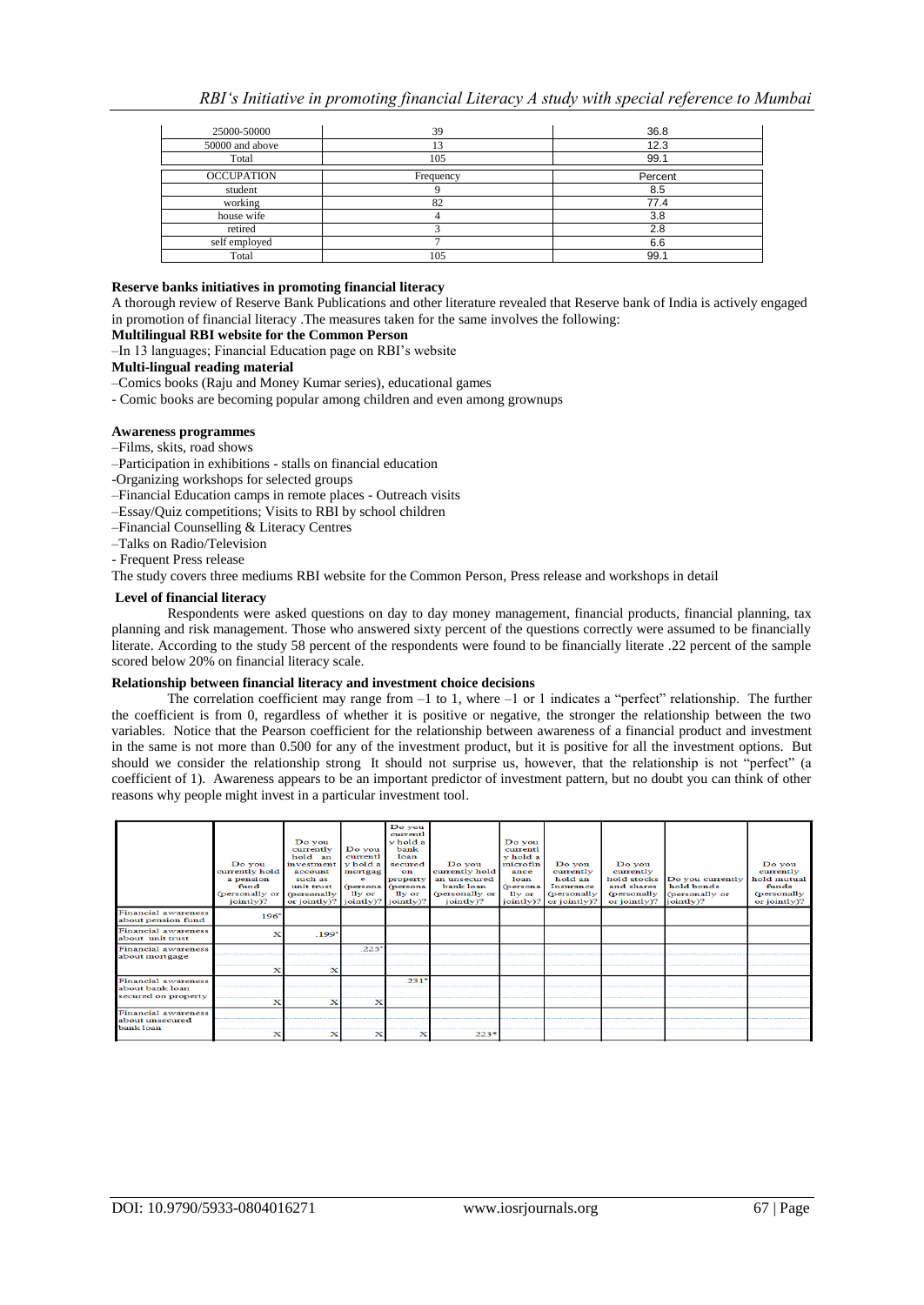| Financial awareness<br>about microfinance |   |   |   |   |   | 239' |         |                     |      |         |
|-------------------------------------------|---|---|---|---|---|------|---------|---------------------|------|---------|
| loan                                      |   |   | X |   | X |      |         |                     |      |         |
| Financial<br>awareness about              |   |   |   |   |   |      | $.249*$ |                     |      |         |
| Insurance                                 | X | X | X | X | X | Χ    |         |                     |      |         |
| Financial<br>awareness about              |   |   |   |   |   |      |         | $.249$ <sup>*</sup> |      |         |
| stocks and shares                         | X | X | X | X | X | X    | X       |                     |      |         |
| Financial awareness<br>about of bonds     |   |   |   |   |   |      |         |                     | .277 |         |
|                                           |   | X | X | X | Χ | X    | X       |                     |      |         |
| Financial awareness<br>about Mutual funds |   |   |   |   |   |      |         |                     |      | $.314*$ |
|                                           | Χ | x | X | X | x | X    | х       | X                   | λ    |         |

**Factor Analysis** 

During the first phase of data analysis the items of the questionnaire were loaded onto four distinct factors,

which were labeled : 1 day to day money management

 $2$  financial control  $\,$ 

3 financial satisfaction and security

4 attitude towards spending patterns

The four factors (14 items) with their factor loading are shown in Table below

Important factors having an influence on financial attitude and behavior

**Rotated Component Matrix<sup>a</sup>**

|                                                                                   | Component |         |               |         |  |
|-----------------------------------------------------------------------------------|-----------|---------|---------------|---------|--|
|                                                                                   |           | 2       | $\mathcal{F}$ | 4       |  |
| I keep track of my expenses on a regular basis.                                   | .513      | .474    | .357          | $-.084$ |  |
| I put money aside for future purchases or emergencies.                            | .552      | .560    | $-.042$       | $-.156$ |  |
| I prepare a budget every month.                                                   | .807      | .209    | .002          | $-.129$ |  |
| I make goals about how to spend money and I discuss them with<br>my family.       | .766      | .130    | .090          | $-.191$ |  |
| I earn more money than I spend (I am not in debt).                                | .393      | $-.012$ | .641          | $-.067$ |  |
| I feel secure in my current financial situation.                                  | $-.076$   | .235    | .780          | $-.204$ |  |
| I feel confident about my financial future.                                       | .133      | .155    | .808          | .035    |  |
| I pay my monthly bills on time.                                                   | .045      | .791    | .084          | $-.090$ |  |
| Before I buy something I carefully consider whether I can afford it               | $-.004$   | .774    | .059          | $-.092$ |  |
| I tend to live for today and let tomorrow take care of itself                     | .000      | $-.056$ | .208          | .764    |  |
| I keep a close personal watch on my financial affairs                             | .247      | .587    | .181          | .040    |  |
| I am prepared to risk some of my own money when saving or<br>making an investment | .660      | $-.003$ | .166          | .100    |  |
| I set long term financial goals and strive to achieve them                        | .429      | .506    | .151          | .159    |  |
| I find it more satisfying to spend money than to save it for the long<br>term     | $-.053$   | .036    | $-339$        | .761    |  |
| Money is there to be spent                                                        | $-.145$   | $-.106$ | $-161$        | .797    |  |

Extraction Method: Principal Component Analysis.

Rotation Method: Varimax with Kaiser Normalization.

a. Rotation converged in 5 iterations.

| Table Reliability Tests for Five Principal Components |  |  |  |
|-------------------------------------------------------|--|--|--|
|-------------------------------------------------------|--|--|--|

| Factor                              | No: of Items | Cronbach alpha value |
|-------------------------------------|--------------|----------------------|
| day to day money management         |              | .798                 |
| financial control                   |              | .783                 |
| financial satisfaction and security |              |                      |
| attitude towards spending patterns  |              | .754                 |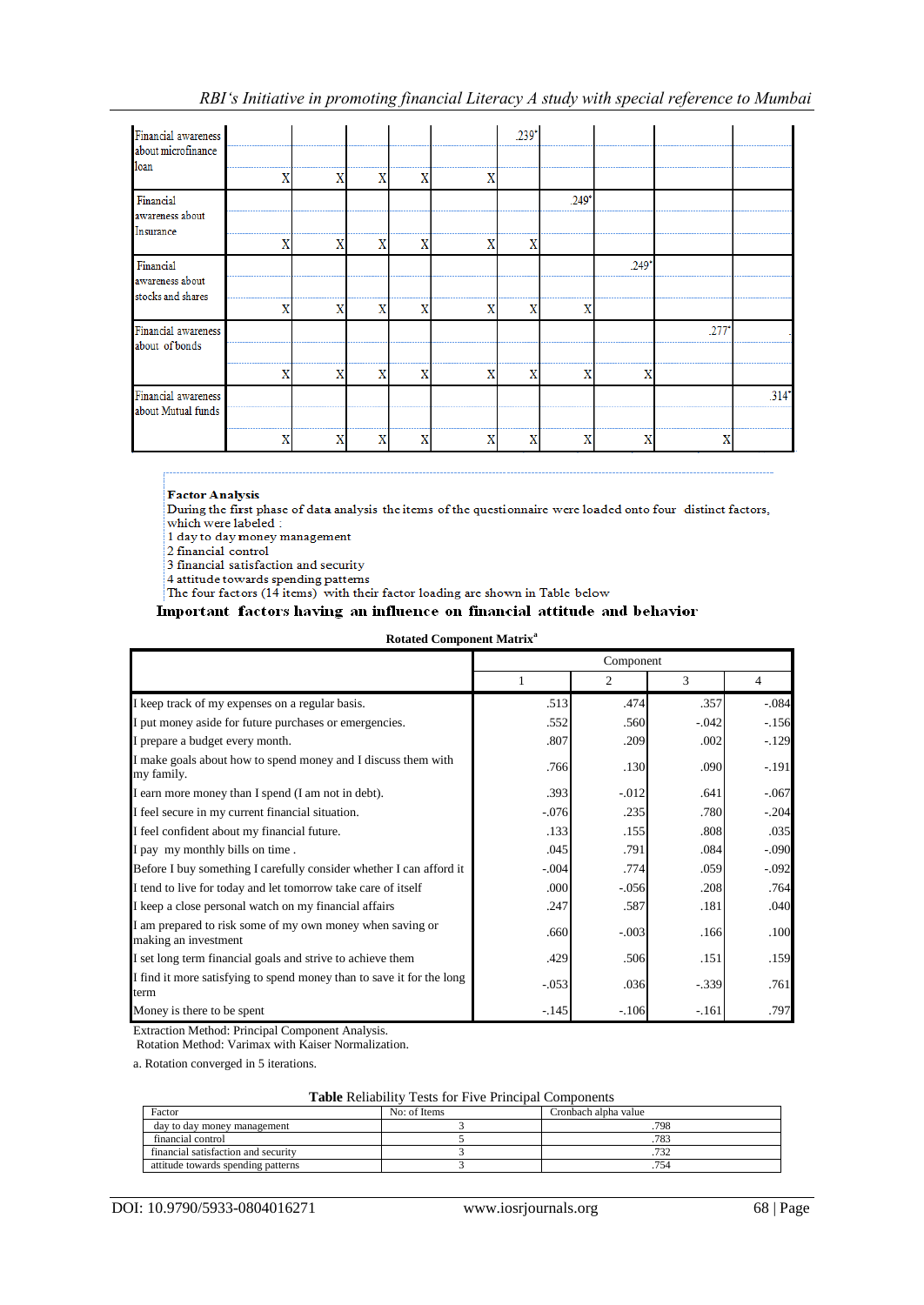It is recommended that Cronbach's alpha coefficient scores are above the 0.7 cut-off value (Nunnally & Bernstein, 1994). The above Table shows that all the Cronbach"s alpha coeffi cient scores were above the recommended 0.7 cut-off value. Therefore, the measuring instrument and items can be regarded as reliable.

# **Difference in financial behavior and attitude wrt to gender**

Next phase of data analysis involved testing whether there is any significance difference in the financial behavior and attitude by male and female customers. For testing the significance difference in means one way ANOVA test was applied

| <b>ANOVA</b>                                                                   |        |      |
|--------------------------------------------------------------------------------|--------|------|
|                                                                                | F      | Sig. |
| I keep track of my expenses on a regular basis.                                | 1.125  | .291 |
|                                                                                |        |      |
| I put money aside for future purchases or emergencies.                         | .390   | .534 |
|                                                                                |        |      |
|                                                                                |        |      |
| I prepare a budget every month.                                                | .008   | .929 |
|                                                                                |        |      |
| I make goals about how to spend money and I discuss them with my family.       | .365   | .547 |
|                                                                                |        |      |
| I earn more money than I spend (I am not in debt).                             | .118   | .732 |
|                                                                                |        |      |
|                                                                                |        |      |
| I feel secure in my current financial situation.                               | 9.426  | .003 |
|                                                                                |        |      |
| I feel confident about my financial future.                                    | .598   | .441 |
|                                                                                |        |      |
|                                                                                |        |      |
| I pay my monthly bills on time.                                                | .105   | .747 |
|                                                                                |        |      |
| Before I buy something I carefully consider whether I can afford it            | .351   | .555 |
|                                                                                |        |      |
| I tend to live for today and let tomorrow take care of itself                  | 17.488 | .000 |
|                                                                                |        |      |
|                                                                                |        |      |
| I keep a close personal watch on my financial affairs                          | .440   | .509 |
|                                                                                |        |      |
| I am prepared to risk some of my own money when saving or making an investment | .210   | .647 |
|                                                                                |        |      |
|                                                                                |        |      |
| I set long term financial goals and strive to achieve them                     | .226   | .636 |
|                                                                                |        |      |
| I find it more satisfying to spend money than to save it for the long term     | 5.263  | .024 |
|                                                                                |        |      |
| Money is there to be spent                                                     | 8.544  | .004 |
|                                                                                |        |      |
|                                                                                |        |      |

It was found that, out of 14 variables for four variable there was a significant difference in financial behavior and attitude of male and female customers.

**To measure the most effective medium for general financial awareness One-Sample Test**

|                       | $\mathbf T$ | Sig. (2-tailed) | Mean Difference |
|-----------------------|-------------|-----------------|-----------------|
| Website               | 10.570      | .000            | 1.390           |
| <b>Press Releases</b> | 11.820      | .000            | 1.543           |
| Workshops             | 2.395       | .018            | .143            |

From the above table if can be observed that the mean value for press release is more that website .Further analysis to measure whether there is a significant difference between website and press release in context to effectiveness in providing financial awareness T-test was applied and it is found that there is significant difference between the two media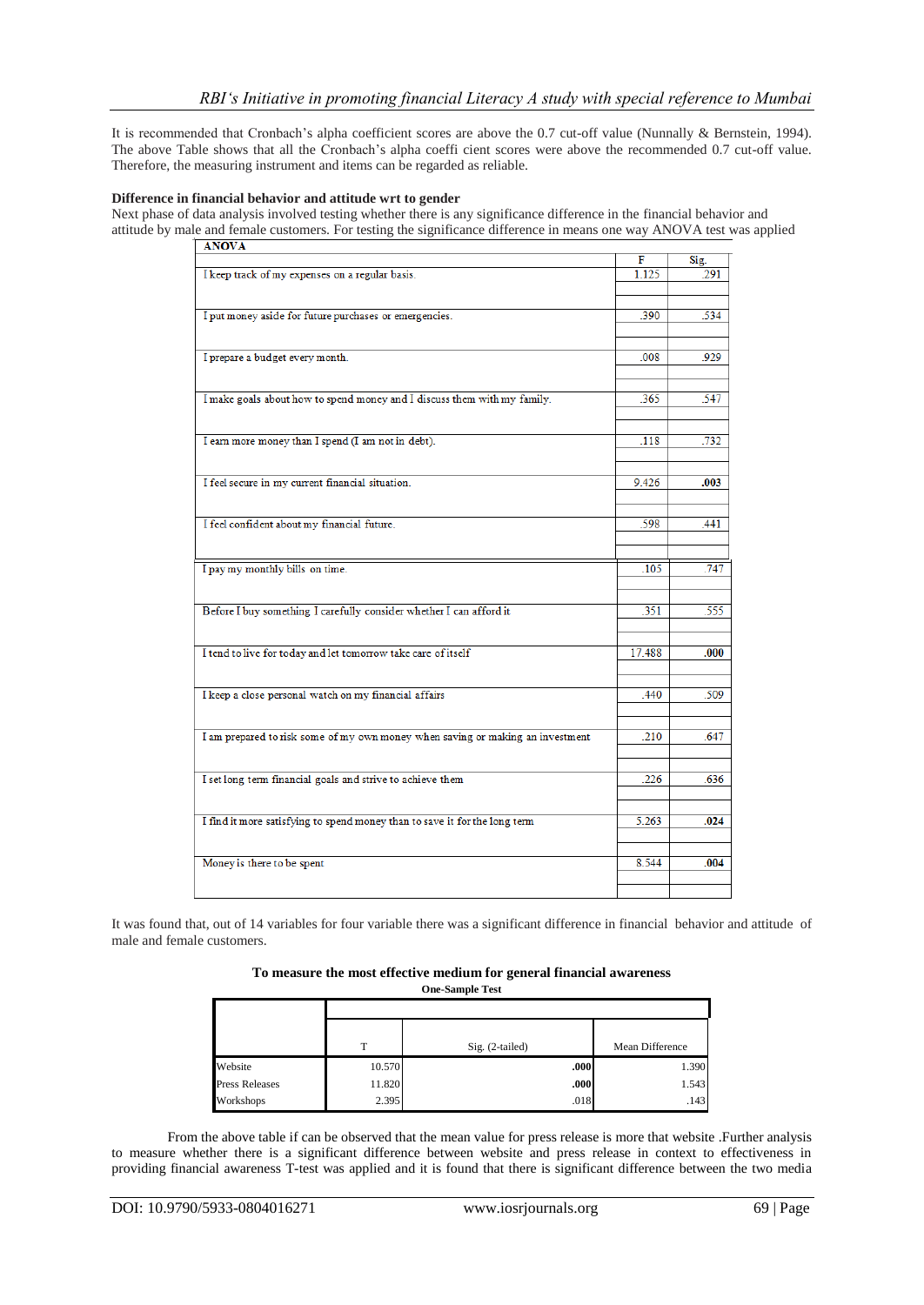and we can conclude that **press release is the most effective media for creating general financial awareness** and workshops are the least.

#### **To measure the most effective medium for Financial Planning for the future**

From the table below it can be observed that the mean value for press release is more that website. For further analysis we have applied T-test and it is found that there is significant difference between the two media and we can conclude that **press release is the most effective media for Financial Planning for the future** and workshops are the least.

| <b>One-Sample Test</b> |
|------------------------|
|------------------------|

|                       |        | df  | $Sig. (2-tailed)$ | Mean Difference |
|-----------------------|--------|-----|-------------------|-----------------|
| Website               | 10.144 | 104 | .000              | 1.486           |
| <b>Press Releases</b> | 11.500 | 104 | .000              | 1.686           |
| Workshops             | 2.342  | 104 | .021              | .105            |

#### **To measure the most effective medium to protect you from financial Fraud**

|                       |        | df  | Sig. (2-tailed) | Mean Difference |
|-----------------------|--------|-----|-----------------|-----------------|
| Website               | 9.894  | 104 | .000            | 1.486           |
| <b>Press Releases</b> | 10.604 | 104 | .000            | 1.419           |
| Workshops             | 2.385  | 104 | .019            | .067            |

From the above table if can be observed that the mean value for press release is more that website . From the results of T-test and it is found that there is significant difference between the two media and we can conclude that **press release is the most effective media to provide protection from financial Fraud** and workshops are the least.

**To measure the most effective medium which helps you in Overcoming a Financial Crisis**

**One-Sample Test**

|                | Test Value = $0$ |     |                 |                 |
|----------------|------------------|-----|-----------------|-----------------|
|                |                  |     |                 |                 |
|                |                  | df  | Sig. (2-tailed) | Mean Difference |
| Website        | 9.886            | 104 | .000            | 1.345           |
| Press Releases | 10.996           | 104 | .000            | 1.600           |
| Workshops      | 2.242            | 104 | .027            | .105            |

From the above table it can be observed that the mean value for press release is more that website .Further analysis to measure whether there is a significant difference between website and press release in context to overcoming a Financial Crisis T-test was applied and it is found that there is significant difference between the two media and we can conclude that **press release is the most effective media for overcoming a Financial Crisis** and workshops are the least.

#### **To measure the most effective medium to increase Awareness about Central Banking Function**

From the above table it can be observed that the mean value for press release is more that website. For further analysis **we** have applied T-test and it is found that there is significant difference between the two media and we can conclude that press release is the most effective media for increasing Awareness about Central Banking Functions and workshops are the least.

| ______                |                  |     |                 |                 |
|-----------------------|------------------|-----|-----------------|-----------------|
|                       | Test Value = $0$ |     |                 |                 |
|                       |                  |     |                 |                 |
|                       |                  | df  | Sig. (2-tailed) | Mean Difference |
| Website               | 9.441            | 103 | .000            | 1.317           |
| <b>Press Releases</b> | 10.458           | 104 | .000            | 1.324           |
| Workshops             | 2.224            | 103 | .028            | .087            |

#### **To measure the most effective medium to increase Knowledge about Financial Markets and Products**

From the table below it can be observed that the mean value for press release is more that website Further analysis to measure whether there is a significant difference between website and press release in terms of Knowledge about Financial Markets and Products awareness we have applied T-test and it is found that there is significant difference between